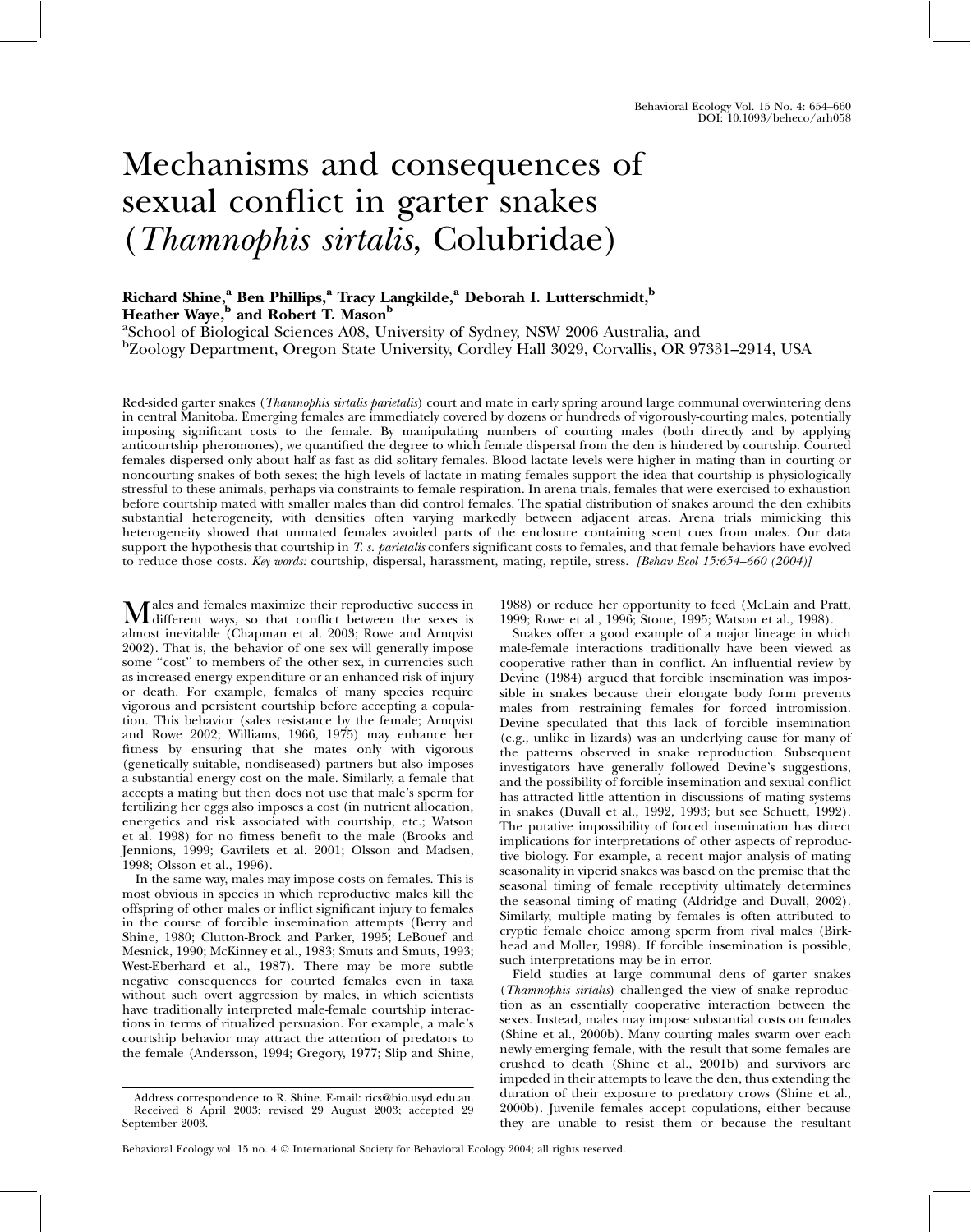copulatory fluids discourage other males from courting and, hence, facilitate the female's unencumbered escape from the den (Shine et al., 2000b).

The present article continues this exploration of sexual conflict in garter snakes. Our main purpose is to build upon the descriptive, inferential data sets of the previous work to conduct experimental studies on aspects of potential malefemale conflict and, hence, to obtain more robust tests of relevant hypotheses and assumptions. We focus on the following questions: (1) to what degree does courtship impede a female's ability to disperse from the den, (2) does courtship impair female respiration and cause exhaustion, (3) does exhaustion modify a female's propensity to mate, and (4) do females actively evade courtship, by avoiding areas that contain pheromonal cues from males?

## METHODS

## Study species and area

In the Interlake region of central Manitoba, winter temperatures fall so low that snakes must use very deep (and thus relatively scarce) underground crevices to avoid freezing. Thus, red-sided garter snakes (Thamnophis sirtalis parietalis) return to communal dens in autumn, emerging 8 months later in spring (Gregory, 1974, 1977; Gregory and Stewart, 1975). Juvenile snakes do not use these dens (Gregory, 1974). Adult males typically remain near the den for about 2 weeks, intercepting newly-emerging females, recognizing their sex by vomeronasal detection of pheromonal cues (skin lipids; Mason et al., 1987, 1989), and vigorously courting them in ''mating balls'' that may contain more than 100 males (Shine et al., 2001a). Adult male T. s. parietalis average 45-cm snout-vent length (SVL), smaller than that of females (60 cm). We worked at a communal den containing approximately 10,000 garter snakes 1.5 km north of the town of Inwood, 250 m east of Highway 17 in central southern Manitoba (50°31.58' N 97°29.71' W) in May 2001 and 2002, and conducted the following experiments.

## Does courtship impede a female's ability to disperse from the den?

Our previous study on the effects of male courtship on female mobility involved very artificial conditions (a dead male taped to a female's back; Shine et al., 2000b). To obtain a more realistic view of the effects of male courtship on female attempts to disperse from the den, we adopted the following procedure. We cut the bases out of plastic garbage cans (diameter, 45 cm; height, 60 cm) and placed them in the center of a flat rocky area, 30 m from the Inwood den. Weather conditions remained fine and clear throughout the trials. We collected 10 adult males from nearby courting groups, placed them in one of the bins, and then added an unmated female collected earlier that day. Unmated females are easily recognized because they lack a mating plug (Devine, 1977; Shine et al., 2000c). The snakes were left for 2 min to allow courtship to commence. We then scored the number of males actively courting the female, before lifting the bin vertically so that the snakes were free to disperse. The female's tail was gently tapped with a meter rule to stimulate her to move, and we continued this practice as she traveled. After she had moved approximately 4 m, we scored her position (distance from the release point), the elapsed time since release, and the number of males still courting her. We measured actual distances traveled rather than straightline displacement. Two other treatments were also used; all had 10 replicate females (one per bin per trial), and the order of treatments was randomized. The control treatment was identical to the procedure above

except that no males were added to the bin, and thus, the female was not courted before her release. The second alternative treatment involved addition of 10 males, as above, but before we added the female to the bin we smeared her body with copulatory fluids from mating pairs found nearby. These fluids act as pheromones that discourage courtship (Shine et al., 2000c). Thus, both of the latter treatments serve as controls to evaluate distances traveled by females in the absence of courtship.

## Does courtship impair female respiration and cause exhaustion?

If courting males make it difficult for females to breathe normally (as suggested by the observation of females being suffocated, in extreme cases, by the mass of courting males), then females may switch to anaerobic metabolism because of their inability to maintain aerobic function. This scenario predicts that levels of blood lactate (indicating anaerobic metabolism) of females should increase during prolonged courtship (Moore and Mason, 2001; Moore et al., 2001; Ruben, 1976; Schuett and Grober, 2000). If such an increase is part of male tactics to induce cloacal gaping (as suggested by Shine et al., 2003), then we expect females found mating at the den to exhibit higher lactate levels than other females (i.e., that are not being courted, or are being courted but have not yet mated). All females at the den are courted and virtually all males spend most of their time courting, so in order to include noncourted controls, we placed females and males separately for 60 min in outdoor arenas (open-topped nylon boxes,  $1 \times$  $1 \times 1$  m) near the den. Pilot studies showed that lactate levels of snakes in arenas were indistinguishable from those of freeranging snakes of the same sex and behavior category sampled from the den (data not shown). We obtained data on blood lactate for both sexes of snakes, and on three behavior categories: no courtship (in single-sex arenas), courtship (in the den), and mating (in the den). We took blood samples from the caudal vein by using heparinized 1-cm<sup>3</sup> syringes and 25-gauge needles. Blood samples were stored on ice until centrifuged and the plasma separated. Plasma samples were then stored in liquid nitrogen until return to Oregon State University, where they were stored at  $-70^{\circ}$ C until assayed.

We measured plasma lactate concentrations spectrophotometrically with a Beckman model DU-530 spectrophotometer and a lactate oxidase colorimetric test kit (Sigma Diagnostics; procedure no. 735). Plasma was thawed at room temperature  $(21^{\circ}C)$  and vortexed before assay; all samples were analyzed in duplicate. Briefly, plasma lactic acid is converted to pyruvate and hydrogen peroxide by lactate oxidase. Peroxidase catalyzes the oxidative condensation of Chromagen precursors to produce a colorimetric change in the solution that is read spectrophotometrically at 540 nm. A series of lactate standards (Sigma Chemical Company) were included with each assay to control for interassay variation and to generate a standard curve. Lactate concentrations (milligram per deciliter) of plasma samples were calculated by using the appropriate standard curve. If sample lactate concentrations were higher than 120 mg/dl (the highest lactate concentration provided in the Lactate Standards Kit; Sigma), then those samples were diluted with distilled water appropriately. Final lactate concentrations of diluted samples were adjusted accordingly to account for the dilution.

## Does exhaustion modify a female's propensity to mate?

If females accept copulations only when they reach some level of physiological stress, we might expect females that were exhausted before courtship (by experimental manipulation)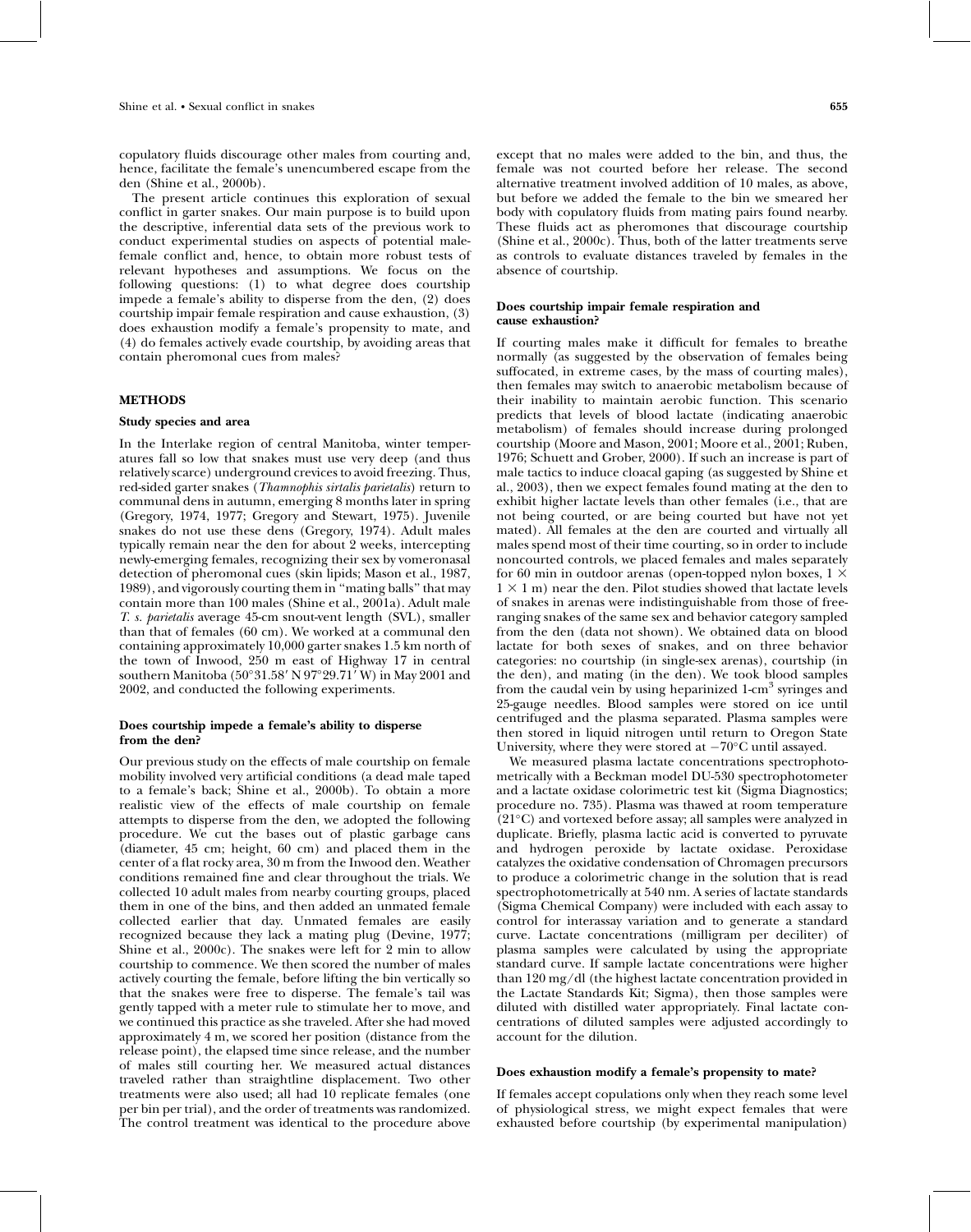to mate sooner than females that were not exhausted. Also, we might expect smaller males to be more successful at obtaining matings with exhausted rather than "fresher" females, because of lowered female resistance under these conditions. In unmanipulated systems, larger males obtain more matings both in the field and in outdoor arenas (Shine et al., 2000d, contra Joy and Crews, 1988). To test these predictions, we set up six open-topped nylon arenas near the den. Ten unmated females were added randomly to each arena. When first added to an arena, females move to the sides and attempt to escape. In three of the arenas, all females were picked up and repeatedly placed back in the center of the arena as soon as they crawled to the sides, for an hour. By the end of this time, females were noticeably slower, and many remained sedentary after displacement. Females in the other three arenas were left alone and soon settled down. We introduced 20 males to each arena at 1125 h and recorded the time at which copulations occurred. We removed all copulating pairs for later measurement, removing an additional unmated male at the same time to maintain constant sex ratios in all of the ''courtship'' arenas.

### Do females actively avoid the scent of males?

Courtship activity at the den appears to be highly focused around sites where females emerge from the ground, with adjacent areas often containing few or no ''mating balls.'' Thus, females that attempted to avoid courtship (as predicted under the hypothesis of sexual conflict) might be able to do so by selecting sites with fewer pheromonal cues from males. Such females would still have opportunities to mate as they dispersed from the den toward their summer ranges (Shine et al., 2003). To evaluate this idea, we conducted two studies:

## Survey of snake densities

To document the highly nonrandom distribution of snakes, we set out eight equally spaced transects 15 m long and radiating out from a common origin, an emergence hole at the center of the den (i.e., 45 degrees apart). We scored the numbers of snakes in each  $1 \times 1$ -m quadrant centered along those transect lines, and did so six times at different times of day. These data thus provide a picture of the spatial distribution of snakes within the area around the den and, especially, the potential for a female to evade male attention by moving a few meters. If snakes are distributed uniformly through the entire area around the den, there would be little opportunity for females to avoid males.

### Female responses to male scent

We set up four outdoor arenas (as above) near the den. Newspapers moistened with water covered the floors of all arenas, taped to the nylon sides to avoid snakes crawling beneath them. Half of the floor area of each arena was covered by newspapers that had been scented by exposure to 50 male garter snakes for 30 min; the other half of each arena was covered in newspapers that had been treated similarly but without exposure to males. Thus, half of each arena comprised a ''stimulus'' floor, and the other half consisted of ''control'' (unscented) newspaper. We added 12 unmated adult female snakes to each arena and let them settle down for 10 min. At 5 min intervals after that time, we scored the numbers of females on either side of the arena, then disturbed the snakes so that they moved around (to ensure that a snake's initial ''decision'' as to where to stay would not influence the entire data set). The newspaper covering the entire floor of the arena was sprayed with water at these times also. The location scores (position of each female's head in control vs. stimulus side) were taken 10 times for each arena, and the resulting data were



Figure 1

Locomotor speeds of female garter snakes (Thamnophis sirtalis parietalis) when tested over a distance of approximately 4 m under three conditions: alone (control), courted by an average of about seven males (courted), and smeared with copulatory fluid to discourage courtship. Sample size  $= 10$  females per treatment. Graph shows mean values and one standard error. See text for statistical analysis.

analyzed with repeated-measures one-way ANOVA. The dependent variable for this ANOVA was the number of females with their heads above each half of the arena.

## **RESULTS**

## Does courtship impede a female's ability to disperse from the den?

Analysis revealed no significant differences among treatments in the mean body sizes of females (mean  $= 54.4 - 57.7$  cm SVL,  $F_{2,26} = 0.45$ ,  $p = .64$ ) or in the distances over which they traveled during the trial (mean = 3.6–4.3 m,  $F_{2,26} = 2.09$ ,  $p =$ .14). The number of males actively courting the female at the commencement of the trial obviously differed among treatments (zero for controls, 0.22 for copulatory-fluid trials, and 6.90 for courtship trials;  $F_{2,26} = 57.49, p < .0001$ ). Females in the courtship treatment were accompanied by an average of 2.4 males at the end of the trial (versus zero for the other treatments,  $F_{2,26} = 8.99$ ,  $p < .0015$ ). Crawling speeds were much lower for females being courted by males than for females that were not courted ( $F_{2,26} = 6.18$ ,  $p < .007$ ) (Figure 1). Posthoc (Fishers PLSD) tests showed that courted females were significantly ( $p < .05$ ) slower than were females in either of the other groups, with a decrement in speed of almost 50%.

## Does courtship impair female respiration and cause exhaustion?

Do females mate only after they are under respiratory stress, such that they have to shift from aerobic to anaerobic metabolism? Two-factor ANOVA with sex and behavior as factors showed that the sexes exhibited similar mean levels of blood lactate (female, 76.16; male, 88.20 mg/dl;  $F_{1,53} = 1.43$ ,  $p = .24$ ) but that behavior affected lactate levels ( $F_{2,53} = 18.79$ ,  $p < .0001$ ; posthoc tests show mating higher than the other categories at  $p < .05$ ). The effect of behavior on lactate levels was similar in the two sexes (interaction  $F_{2,53} = 2.27, p = .11$ ) (Figure 2).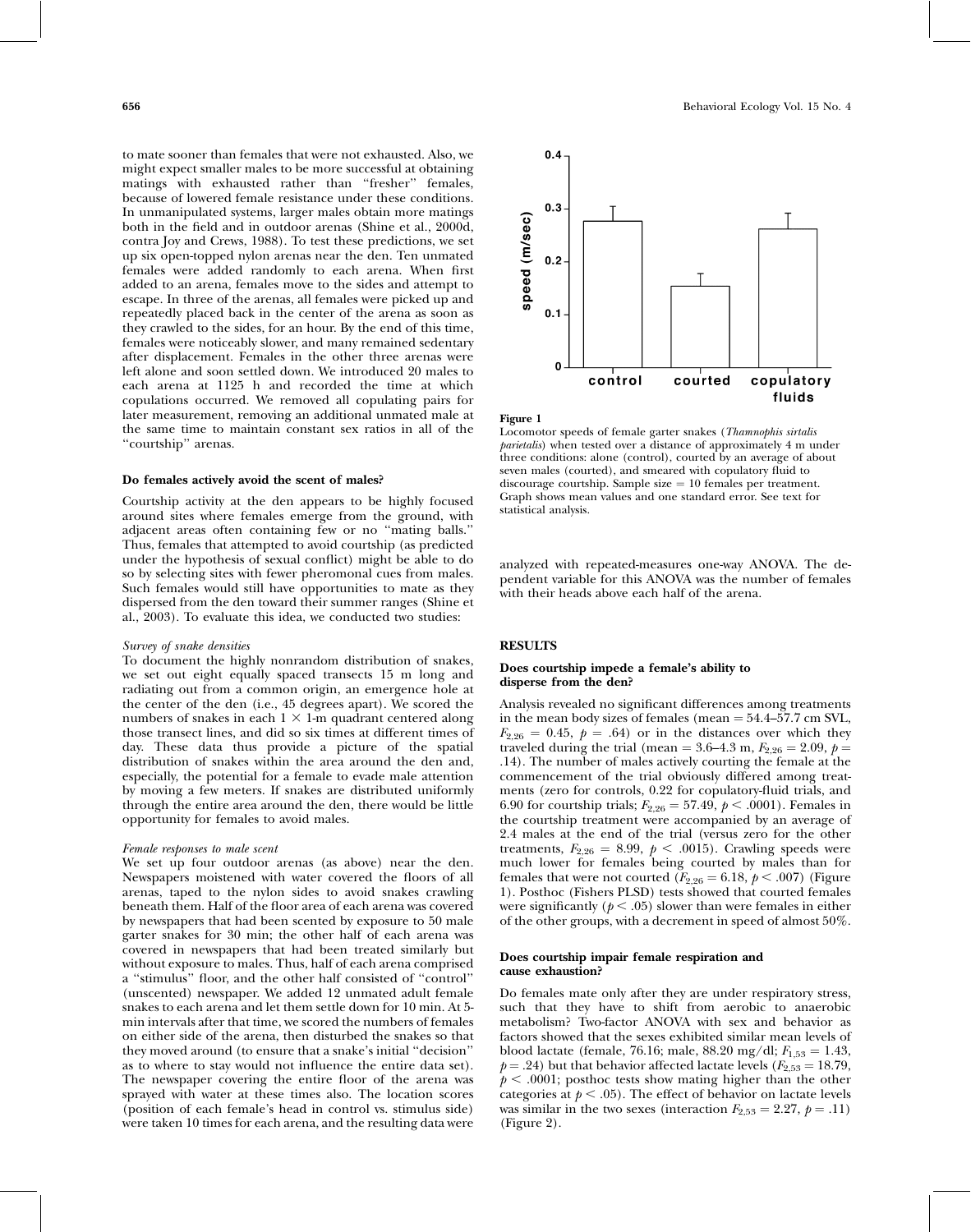

## Figure 2

Blood lactate levels of male and female garter snakes (Thamnophis sirtalis parietalis) engaged in three activities: not courting (in single-sex outdoor arenas), courting (in the field), or mating (in the field). Sample sizes (left to right)  $= 10, 11, 10, 12,$ 8, and 8. Graph shows mean values and one standard error. See text for statistical analysis.

## Does exhaustion modify a female's propensity to mate?

We recorded eight matings from the females that had been exhausted before introduction of males, and 10 matings from the control group. Larger males mated sooner (regression of male SVL versus time to mate,  $n = 18$ ,  $r^2 = .28$ ,  $p < .03$ ; the same pattern was evident but not statistically significant within both treatment groups). Including male body size as a covariate, times to mating were similar in the two groups (mean  $=$ 47.4 versus 33.0 min,  $F_{1,15} = 0.005$ ,  $p = .95$ ). However, the mean body size of males that obtained matings in the ''exhausted female'' treatment was lower than that in the controls (mean = 41.08  $\pm$  1.38 versus 46.42  $\pm$  1.35 cm SVL,  $F_{1,16}$  = 7.52,  $p < .02$ ).

## Do females actively avoid the scent of males?

Surveys of snake densities showed that the numbers of animals decreased dramatically with distance away from the center of the den (Figure 3a). More than 5 m from the center, densities averaged less than 20 snakes/ $m^2$ , less than a fourth of the numbers at the center. More than 95% of these snakes were males, so a female snake would often have the option of moving to a nearby area where densities of males were much lower than her current location. The distance she would have to move would depend on her exact position, but 385 of 720 segments checked (53%) contained no snakes when scored. Of the remaining 335 segments, 137 (41%) were adjacent to a 1-m<sup>2</sup> area that did not contain any snakes at the time of checking. This spatial heterogeneity in densities is apparent from a plot of densities in adjacent areas (Figure 3b). Although the two numbers are correlated ( $n = 719$  quadrant samples,  $r^2 = .18$ ,  $p < .0001$ ), there are many instances where a  $1 \times 1$ -m area containing more than 200 snakes is immediately adjacent to one with no snakes.

In the arenas divided into halves with either male or no (control) scent, the relative numbers of females (out of 12 per arena) in the scented versus control halves of their respective arenas did not change across 10 observation periods (repeated-measures ANOVA,  $F_{9,54} = 0.003$ ,  $p = 1.0$ ). More females selected the ''unscented'' than the ''male-scented'' side of the arena (means of 4.0 vs. 8.2 females,  $F_{1,54} = 60.32, p < .0002$ ).



### Figure 3

Spatial distribution of garter snakes (Thamnophis sirtalis parietalis) at a communal den near Inwood, Manitoba. The upper graph (a) shows mean values and 1 SE for the number of snakes per  $1 \times 1$ -m quadrant at varying distances from the center of the den. Data combined for six surveys conducted at different times of day, and along eight transects radiating out from the den center. The lower graph (b) plots the number of snakes in a  $1-m^2$  quadrant against that in the adjacent quadrant (same transect, but further from the den center). Data were deleted such that each quadrant appears only once in this graph. See text for statistical analysis.

## DISCUSSION

Our experimental data are consistent with the hypothesis that courtship imposes a cost on female garter snakes, and that these animals reduce that cost by avoiding areas with many male snakes. The only previous analysis of sexual conflict in snakes was also based on Manitoba T. s. parietalis (Shine et al., 2000b) but provided much less direct evidence than is available from the present study. The previous work inferred costs to females based on their responses (e.g., mating by juvenile females; female dispersal from the den during cold weather when males were inactive), whereas the present study provides experimental tests of the ''sexual conflict'' hypothesis.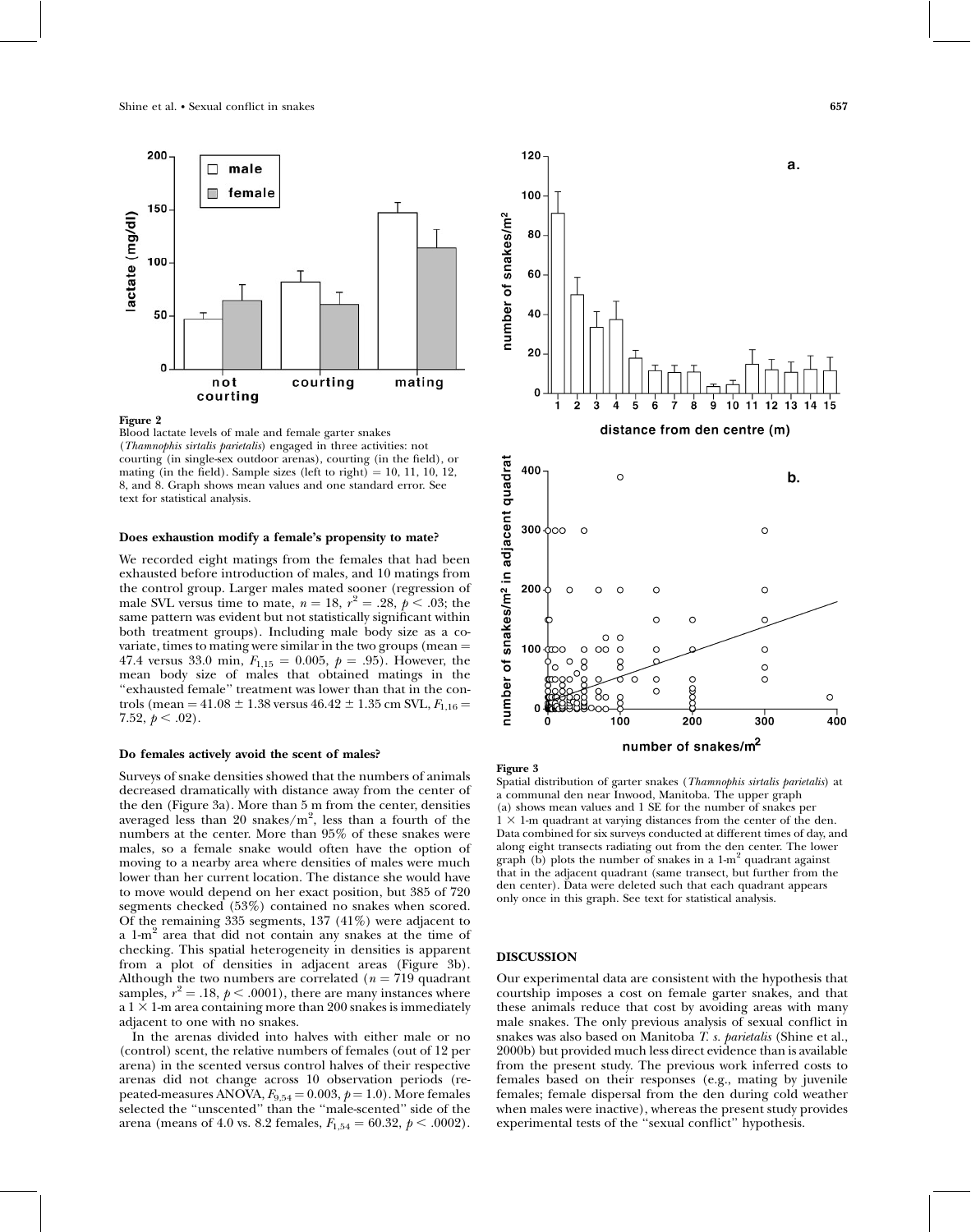Observations at the den show that every newly-emerging female (regardless of her body size, condition, or health) is soon covered by a writhing ball of male snakes, even before she has fully emerged from the ground (Shine R, personal observations). Females almost immediately attempt to begin dispersing from the den, a behavior likely to be under strong selection because of the high abundance of predators in the vicinity of the den (Shine et al., 2001b). Courtship impairs this dispersal; for example, females attempting to climb a steep rocky cliff surrounding the den frequently fall back to the floor of the quarry when they are dislodged by courting males (personal observation). Nonetheless, it is difficult to quantify such effects. The more realistic system adopted in the present study supports the conclusion of our earlier work (Shine et al., 2000b). It also confirms that copulatory fluids serve as sex pheromones in this population, discouraging male courtship to already mated females (Shine et al.,  $2000c$ ). Finally, these data strongly support critical assumptions of the hypothesis that mating by juvenile females enables these animals to disperse from the den without harassment (Shine et al., 2000b).

Elevated levels of lactate in the blood of mating males (Figure 2) are not surprising; these animals court very vigorously, and virtually nonstop, for very long periods (Joy and Crews, 1985; Shine et al., 2000d). Thus, a switch to reliance upon anaerobic metabolism and a consequent lactate accumulation is expected, as it is after any vigorous activity in ectotherms (Ruben, 1976; Schuett and Grober, 2000). Equally high lactate levels in mating females (Figure 2) are more puzzling. Females typically move very little during courtship, so presumably expend relatively little energy at this time. Why shift to anaerobiosis? The most likely answer is difficulty with aerobic supply. The observation that some females are suffocated by courting males (Shine et al., 2001b) suggests that the male's combined mass or courtship behavior somehow obstructs normal respiration by the female. In other studies, we have confirmed that courting males can indeed expel most of the air from a female's lungs (Shine et al., 2003), offering a plausible explanation for the high lactate levels seen in the blood of mating females. The lactate data suggest that merely being courted did not necessarily impair respiration by females; but the only animals that mated were those that had shifted to anaerobic metabolism. Associations between high lactate levels and high cortisone levels after intense social encounters in other snake species suggest involvement of the hypothalamic-pituitary-adrenal axis (Schuett and Grober, 2000); in light of these results, it would be interesting to examine cortisone levels in courted garter snakes also.

Stressing a female during courtship might be an integral component of male tactics rather than an incidental consequence of vigorous courtship by males. That is, if stressed females are more likely to accept copulations, male courtship behavior might evolve so as to maximize stress to females (Shine et al., 2000b, 2003). This hypothesis predicts that by exercising females to exhaustion before courtship, we would facilitate male mating attempts. In practice, we saw no such effect; the duration of courtship before mating averaged slightly but not significantly longer in the experimental group (with exhausted females) than in the control group (with rested females). However, larger males obtained matings sooner than did smaller ones, and smaller males successfully obtained matings with exhausted females but not with control females. These patterns are consistent with the notion that prolonged courtship exhausts females, and this exhaustion may play some role in male courtship success.

The high spatial heterogeneity of snakes within the den area means that it is frequently possible to find nearby sites that differ dramatically in the numbers of mate-searching males (Figure 3). In turn, this heterogeneity provides the potential for females to avoid courtship by selecting a restingsite where males are scarce or absent. Realistically, all females close to the main den during warm weather attract courtship virtually all of the time, and males find females by a series of sensory modalities (including vision and temperature as well as chemoreception; Shine and Mason, 2001) that can operate over substantial distances. However, females can indeed find resting sites where they escape harassment during cool weather conditions when relatively few males are active, or in the grassland surrounding the den where snake densities are much lower, or at smaller dens (Shine et al., 2001a; Shine R, personal observations). Our arena studies provide empirical evidence that females avoid male cues. Previous work showed that females were more active when courted, perhaps reflecting attempts to escape (Shine et al., 2000b), and that female garter snakes may avoid pheromonal trails left by males (LeMaster et al., 2001).

In the communal snake-dens of Manitoba, courtship may confer benefits as well as costs. Studies on female-mimicking males (she-males) suggest that courtship to these animals confers benefits in terms of thermoregulation (heat transfer from courting males) and, more importantly, protection against crow predation (because the courted animal is hidden beneath a group of conspecifics; Shine et al., 2001d). Presumably, courted females obtain some of the same benefits. However, females are courted much more intensely than shemales (Shine and Mason, 2001) and therefore the costs are likely to far outweigh any such benefits, resulting in a battle between the sexes that could influence the evolution not only of habitat selection by females (above) but also aspects such as their mating behavior, timing of dispersal, and size-assortative mating (Shine et al., 2000b). Both the pheromonal composition of female lipids and the ability of males to detect such cues may be under intense selection as part of an ''arms race'' between the sexes, as reflected by geographic differentiation in these traits (LeMaster and Mason, 2003; Panhuis et al., 2001; Shine R and Mason RT, in preparation). Thus, sexual conflict may have played an important role during the evolution of the mating system in this population.

Sexual conflict could influence mating-system evolution via many pathways. For example, the reproductive frequency of females could be depressed by energy expended during courtship, by delays in dispersal from the den leading to reduced feeding opportunities before ovulation or to injuries resulting from predator attack during enforced residency near the den. Avoidance of males may compromise thermoregulation by females, if heavier cover (and thus, lower exposure to solar radiation) offers the only concealment and if females are forced to emerge during cooler periods when males are less active (Shine et al., 2000a). Mortality at the den, either during courtship or through predation, may ultimately affect sex ratios of adult snakes (Shine et al., 2001b). In combination, reduced reproductive frequency and higher mortality of females would exacerbate the male bias in operational sex ratio, further intensifying the magnitude of sexual conflict because males will mainly court the (reduced) number of reproductive females each year (Hawley and Aleksiuk, 1975, 1976; Shine et al., 2001c). Such a positive feedback system might ultimately lead to very substantial conflict between the sexes. Although the massive aggregations of courting animals in this population intensify the extent of sexual conflict, strong phylogenetic conservatism of many features of courtship behavior in snakes (Gillingham, 1987) suggests that conclusions from our study may apply much more widely than to redsided garter snakes alone.

More generally, sexual conflict may be a significant influence on mating systems in many kinds of organisms for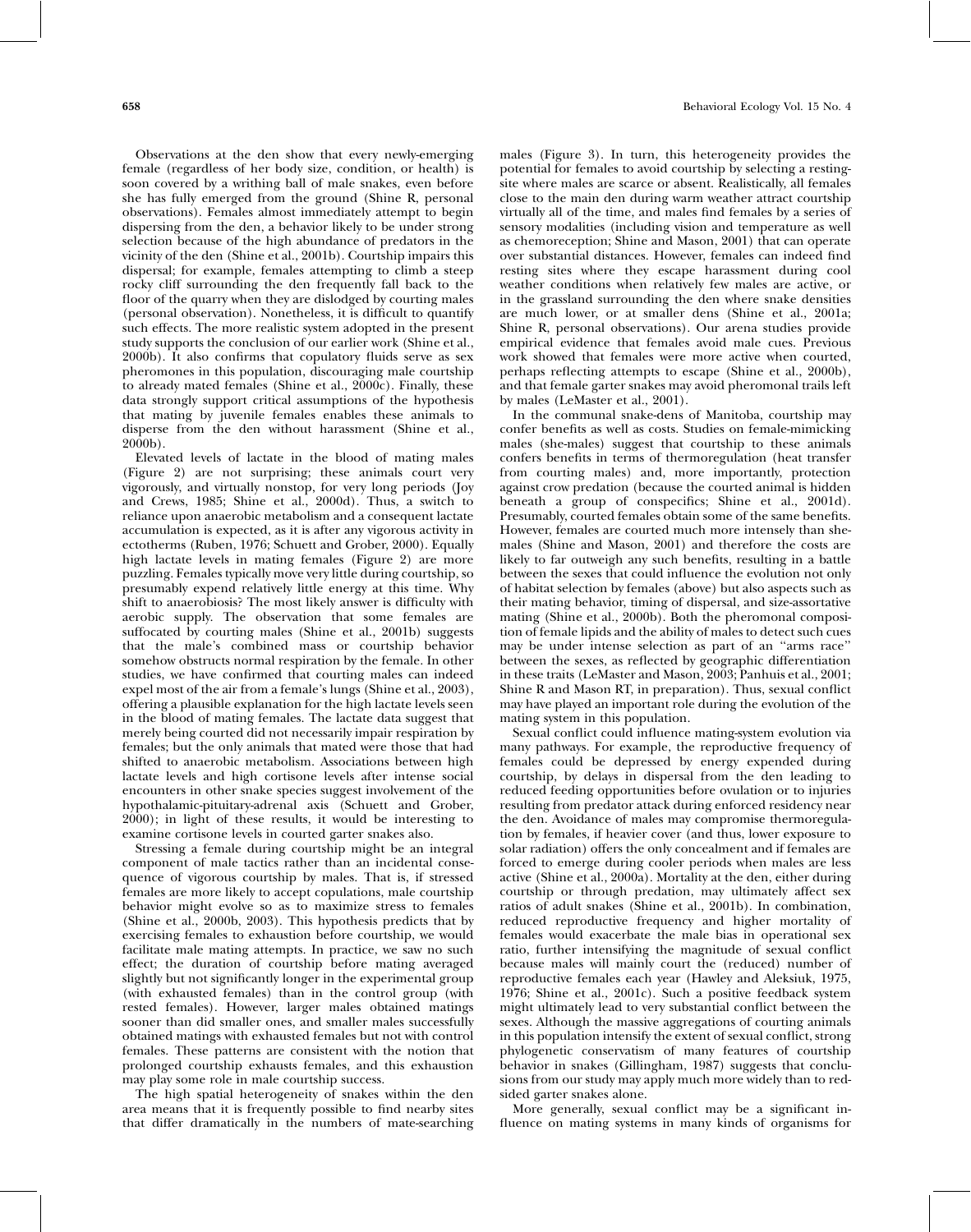which interactions between the sexes in courtship have traditionally been interpreted in terms of persuasion rather than costs. Snakes are a good example because their elongate flexible body seems to make it impossible for a male to forcibly restrain (and, hence, copulate with) a female (Devine, 1984). In keeping with this inference, courtship in snakes only rarely includes any elements (such as biting) that are overtly aggressive, and even these have usually been interpreted as mechanisms to facilitate male-female cooperation in mating (Gillingham, 1987). The discovery that courting male garter snakes impair female dispersal and induce physiological stress, and that females attempt to evade males, suggests that sexual conflict may be widespread and important even in superficially nonconflictual mating systems.

We thank Al and Gerry Johnson, Ruth Nesbitt, Mike LeMaster, and Ryan O'Donnell for help and encouragement, and the Manitoba Department of Natural Resources (especially Dave Roberts) for permits. Financial support was provided by the Australian Research Council (to R.S.), and by a National Science Foundation National Young Investigator Award (IBN-9357245) and the Whitehall Foundation (W95-04) to R.T.M. Research was conducted under the authority of Oregon State University Institutional Animal Care and Use Committee Protocol no. LAR-1848B. All research was conducted in accord with the US Public Health Service ''Policy on Humane Care and Use of Laboratory Animals'' and the National Institutes of Health ''Guide to the Care and Use of Laboratory Animals.''

## **REFERENCES**

- Aldridge RD, Duvall D, 2002. Evolution of the mating season in the pitvipers of North America. Herp Monogr 16:1–26.
- Andersson M, 1994. Sexual selection. Princeton, New Jersey: Princeton University Press.
- Arnqvist G, Rowe L, 2002. Antagonistic coevolution between the sexes in a group of insects. Nature 415:787–789.
- Berry JF, Shine R, 1980. Sexual size dimorphism and sexual selection in turtles (order Chelonia). Oecologia 44:185–191.
- Birkhead TR, Moller AP, 1998. Sperm competition and sexual selection. San Diego: Academic Press.
- Brooks R, Jennions MD, 1999. The dark side of sexual selection. Trends Ecol Evol 14:336–337.
- Chapman T, Arnqvist G, Bangham J, Rowe L, 2003. Sexual conflict. Trends Ecol Evol 18:41–47.
- Clutton-Brock TH, Parker GA, 1995. Sexual coercion in animal societies. Anim Behav 49:1345–1365.
- Devine MC, 1977. Copulatory plugs, restricted mating opportunities and reproductive competition among male garter snakes. Nature 267:345–346.
- Devine MC, 1984. Potential for sperm competition in reptiles: behavioral and physiological consequences. In: Sperm competition and the evolution of animal mating systems (Smith RL ed). Orlando, Florida: Academic Press; 509–521.
- Duvall D, Schuett G, Arnold SJ, 1992. Pitviper mating systems: ecological potential, sexual selection and microevolution. In: Biology of the pitvipers (Campbell JA, Brodie EDJ, eds). Tyler, Texas: Selva; 321–336.
- Duvall D, Schuett GW, Arnold SJ, 1993. Ecology and evolution of snake mating systems. In: Snakes: ecology and behavior (Seigel RA, Collins JT eds). New York: McGraw-Hill; 165–200.
- Gavrilets S, Arnqvist G, Friberg U, 2001. The evolution of female mate choice by sexual conflict. Proc R Soc Lond B 268:531–539.
- Gillingham JC, 1987. Social behavior. In: Snakes: ecology and evolutionary biology (Seigel RA, Collins JT, Novak SS, eds). New York: McGraw-Hill; 184–209.
- Gregory PT, 1974. Patterns of spring emergence of the red-sided garter snake (Thamnophis sirtalis parietalis) in the Interlake region of Manitoba. Can J Zool 52:1063–1069.
- Gregory PT, 1977. Life-history parameters of the red-sided garter snake (Thamnophis sirtalis parietalis) in an extreme environment, the Interlake region of Manitoba. Nat Mus Can Publ Zool 13: 1–44.
- Gregory PT, Stewart KW, 1975. Long-distance dispersal and feeding strategy of the red-sided garter snake (Thamnophis sirtalis parietalis) in the Interlake of Manitoba. Can J Zool 53:238–245.
- Hawley AWL, Aleksiuk M, 1975. Thermal regulation of spring mating behavior in the red-sided garter snake (Thamnophis sirtalis parietalis). Can J Zool 53:768–776.
- Hawley AWL, Aleksiuk M, 1976. Sexual receptivity in the female redsided garter snake (Thamnophis sirtalis parietalis). Copeia 1976:401-404.
- Joy JE, Crews D, 1985. Social dynamics of group courtship behavior in male red-sided garter snakes (Thamnophis sirtalis parietalis). J Comp Psychol 99:145–149.
- Joy JE, Crews D, 1988. Male mating success in red-sided gartersnakes: size is not important. Anim Behav 36:1839–1841.
- LeBouef BJ, Mesnick S, 1990. Sexual behaviour of male northern elephant seals, I: lethal injuries to adult females. Behaviour 116: 143–162.
- LeMaster MP, Mason RT, 2003. Pheromonally-mediated sexual isolation among denning populations of red-sided garter snakes, Thamnophis sirtalis parietalis. J Chem Ecol 29:1027–1043.
- LeMaster MP, Moore IT, Mason RT, 2001. Conspecific trailing behavior of red-sided garter snakes, Thamnophis sirtalis parietalis, in the natural environment. Anim Behav 61:827–833.
- Mason RT, Chinn JW, Crews D, 1987. Sex and seasonal differences in the skin lipids of garter snakes. Comp Biochem Physiol 87B:999– 1003.
- Mason RT, Fales HM, Jones TH, Pannell LK, Chinn JW, Crews D, 1989. Sex pheromones in snakes. Science 245:290–293.
- McKinney F, Derrickson SR, Mineau P, 1983. Forced copulation in water-fowl. Behaviour 86:250–294.
- McLain DK, Pratt AE, 1999. The cost of sexual coercion and heterospecific sexual harassment on the fecundity of a host-specific, seed-eating insect (Neacoryphys bicrucis). Behav Ecol Sociobiol 46: 164–170.
- Moore IT, Greene MJ, Mason RT, 2001. Environmental and seasonal adaptations of the adrenocortical and gonadal responses to capture stress in two populations of the male garter snake, Thamnophis sirtalis. J Exp Zool 289:99-108.
- Moore IT, Mason RT, 2001. Behavioral and hormonal responses to corticosterone in the male red-sided garter snake, Thamnophis sirtalis parietalis. Physiol Behav 72:669–674.
- Olsson M, Madsen T, 1998. Sexual selection and sperm competition in reptiles. In: Sperm competition and sexual selection (Birkhead TR, Moller AP, eds). San Diego: Academic Press; 503–578.
- Olsson M, Shine R, Gullberg A, Madsen T, Tegelstrom H, 1996. Female lizards control paternity of their offspring by selective use of sperm. Nature 383:585.
- Panhuis TM, Butlin RK, Zuk M, Tregenza T, 2001. Sexual selection and speciation. Trends Ecol Evol 16:364–371.
- Rowe L, Arnqvist G, 2002. Sexually antagonistic coevolution in a mating system: combining experimental and comparative approaches to address evolutionary processes. Evolution 56:754–767.
- Rowe L, Krupa JJ, Sih A, 1996. An experimental test of conditiondependent mating behavior and habitat choice by water striders in the wild. Behav Ecol 7:474–479.
- Ruben JA, 1976. Aerobic and anaerobic metabolism during activity in snakes. J Comp Physiol 109:147-157.
- Schuett GW, 1992. Is long-term sperm storage an important component of the reproductive biology of temperate pitvipers? In: Biology of the pitvipers (Campbell JA, Brodie EDJ, eds). Tyler, Texas: Selva; 169–184.
- Schuett GW, Grober MS, 2000. Post-fight levels of plasma lactate and cortisone in male copperheads, Agkistrodon contortrix (Serpentes, Viperidae): differences between winners and losers. Physiol Behav 71:335–341.
- Shine R, Elphick MJ, Harlow PS, Moore IT, LeMaster MP, Mason RT, 2001a. Movements, mating and dispersal of red-sided gartersnakes from a communal den in Manitoba. Copeia 2001:82–91.
- Shine R, Harlow PS, Elphick MJ, Olsson MM, Mason RT, 2000a. Conflicts between courtship and thermoregulation: the thermal ecology of amorous male garter snakes (Thamnophis sirtalis parietalis). Physiol Biochem Zool 73:508–516.
- Shine R, Langkilde T, Mason RT, 2003. Cryptic forcible insemination: male snakes exploit female physiology, anatomy and behavior to obtain coercive matings. Am Nat 162:653–667.